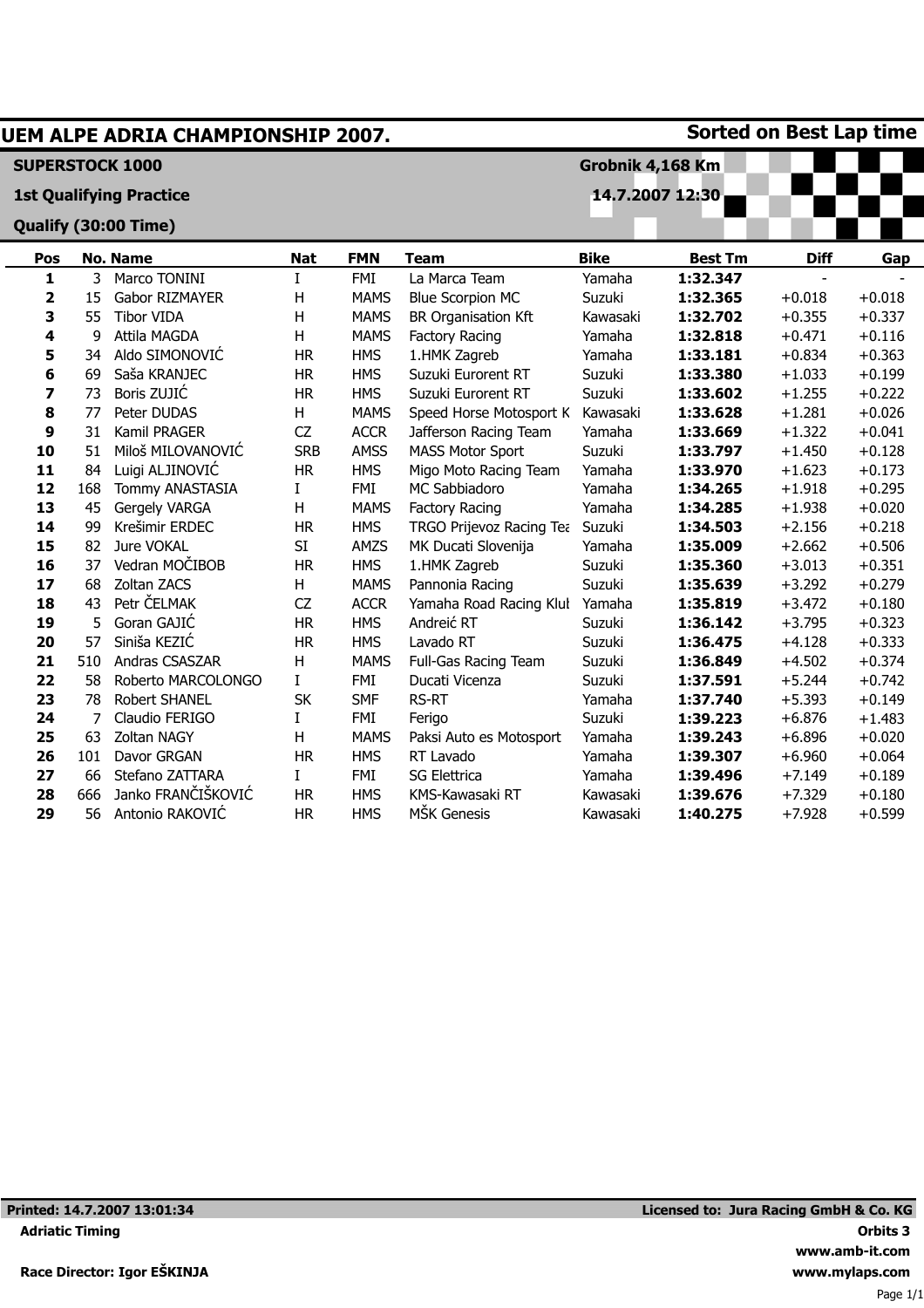# **UEM ALPE ADRIA CHAMPIONSHIP 2007.**

### **SUPERSTOCK 1000**

### **1st + 2nd Qualifying Practice**

**Grobnik 4,168 Km**



| Pos |     | No. Name              | <b>FMN</b>  | Nat          | Team                       | <b>Bike</b> | <b>Overall BestTm</b> |          |          | Diff R1. Best Tm R2. Best Tm |
|-----|-----|-----------------------|-------------|--------------|----------------------------|-------------|-----------------------|----------|----------|------------------------------|
| 1   | 3   | Marco TONINI          | <b>FMI</b>  | $\mathbf{I}$ | La Marca Team              | Yamaha      | 1:31.406              |          | 1:32.347 | 1:31.406                     |
| 2   | 15  | <b>Gabor RIZMAYER</b> | <b>MAMS</b> | H            | <b>Blue Scorpion MC</b>    | Suzuki      | 1:31.952              | $+0.546$ | 1:32.365 | 1:31.952                     |
| 3   | 34  | Aldo SIMONOVIĆ        | <b>HMS</b>  | <b>HR</b>    | 1.HMK Zagreb               | Yamaha      | 1:32.041              | $+0.635$ | 1:33.181 | 1:32.041                     |
| 4   | 9   | Attila MAGDA          | <b>MAMS</b> | H            | Factory Racing             | Yamaha      | 1:32.506              | $+1.100$ | 1:32.818 | 1:32.506                     |
| 5   | 31  | Kamil PRAGER          | <b>ACCR</b> | CZ           | Jafferson Racing Tea       | Yamaha      | 1:32.613              | $+1.207$ | 1:33.669 | 1:32.613                     |
| 6   | 55  | <b>Tibor VIDA</b>     | <b>MAMS</b> | H            | <b>BR Organisation Kft</b> | Kawasaki    | 1:32.702              | $+1.296$ | 1:32.702 | 1:33.257                     |
| 7   | 84  | Luigi ALJINOVIĆ       | <b>HMS</b>  | <b>HR</b>    | Migo Moto Racing Te        | Yamaha      | 1:33.314              | $+1.908$ | 1:33.970 | 1:33.314                     |
| 8   | 69  | Saša KRANJEC          | <b>HMS</b>  | <b>HR</b>    | Suzuki Eurorent RT         | Suzuki      | 1:33.359              | $+1.953$ | 1:33.380 | 1:33.359                     |
| 9   | 45  | Gergely VARGA         | <b>MAMS</b> | H            | Factory Racing             | Yamaha      | 1:33.509              | $+2.103$ | 1:34.285 | 1:33.509                     |
| 10  | 51  | Miloš MILOVANOVIĆ     | <b>AMSS</b> | <b>SRB</b>   | <b>MASS Motor Sport</b>    | Suzuki      | 1:33.569              | $+2.163$ | 1:33.797 | 1:33.569                     |
| 11  | 73  | Boris ZUJIĆ           | <b>HMS</b>  | <b>HR</b>    | Suzuki Eurorent RT         | Suzuki      | 1:33.602              | $+2.196$ | 1:33.602 | 1:34.497                     |
| 12  | 77  | Peter DUDAS           | <b>MAMS</b> | н            | Speed Horse Motosp         | Kawasaki    | 1:33.628              | $+2.222$ | 1:33.628 | 1:34.460                     |
| 13  | 82  | Jure VOKAL            | AMZS        | SI           | MK Ducati Slovenija        | Yamaha      | 1:34.178              | $+2.772$ | 1:35.009 | 1:34.178                     |
| 14  | 168 | Tommy ANASTASIA       | <b>FMI</b>  | $\mathbf I$  | MC Sabbiadoro              | Yamaha      | 1:34.265              | $+2.859$ | 1:34.265 | 1:36.985                     |
| 15  | 99  | Krešimir ERDEC        | <b>HMS</b>  | <b>HR</b>    | TRGO Prijevoz Racin        | Suzuki      | 1:34.357              | $+2.951$ | 1:34.503 | 1:34.357                     |
| 16  | 57  | Siniša KEZIĆ          | <b>HMS</b>  | <b>HR</b>    | Lavado RT                  | Suzuki      | 1:34.823              | $+3.417$ | 1:36.475 | 1:34.823                     |
| 17  | 37  | Vedran MOČIBOB        | <b>HMS</b>  | <b>HR</b>    | 1.HMK Zagreb               | Suzuki      | 1:35.124              | $+3.718$ | 1:35.360 | 1:35.124                     |
| 18  | 43  | Petr ČELMAK           | <b>ACCR</b> | CZ           | Yamaha Road Racino         | Yamaha      | 1:35.473              | $+4.067$ | 1:35.819 | 1:35.473                     |
| 19  | 68  | Zoltan ZACS           | <b>MAMS</b> | H            | Pannonia Racing            | Suzuki      | 1:35.639              | $+4.233$ | 1:35.639 | 1:35.813                     |
| 20  | 5   | Goran GAJIĆ           | <b>HMS</b>  | <b>HR</b>    | Andreić RT                 | Suzuki      | 1:35.760              | $+4.354$ | 1:36.142 | 1:35.760                     |
| 21  | 510 | <b>Andras CSASZAR</b> | <b>MAMS</b> | н            | Full-Gas Racing Tear       | Suzuki      | 1:36.849              | $+5.443$ | 1:36.849 | 1:38.421                     |
| 22  | 7   | Claudio FERIGO        | <b>FMI</b>  | L            | Ferigo                     | Suzuki      | 1:37.442              | $+6.036$ | 1:39.223 | 1:37.442                     |
| 23  | 58  | Roberto MARCOLONGO    | <b>FMI</b>  | L            | Ducati Vicenza             | Suzuki      | 1:37.591              | $+6.185$ | 1:37.591 | 1:39.814                     |
| 24  | 78  | Robert SHANEL         | <b>SMF</b>  | <b>SK</b>    | <b>RS-RT</b>               | Yamaha      | 1:37.740              | $+6.334$ | 1:37.740 | 1:38.047                     |
| 25  | 63  | <b>Zoltan NAGY</b>    | <b>MAMS</b> | H            | Paksi Auto es Motos        | Yamaha      | 1:39.243              | $+7.837$ | 1:39.243 | 1:39.538                     |
| 26  | 101 | Davor GRGAN           | <b>HMS</b>  | <b>HR</b>    | RT Lavado                  | Yamaha      | 1:39.307              | $+7.901$ | 1:39.307 | 1:39.636                     |
| 27  | 66  | Stefano ZATTARA       | <b>FMI</b>  | L            | <b>SG Elettrica</b>        | Yamaha      | 1:39.496              | $+8.090$ | 1:39.496 | 1:39.863                     |
| 28  | 666 | Janko FRANČIŠKOVIĆ    | <b>HMS</b>  | <b>HR</b>    | KMS-Kawasaki RT            | Kawasaki    | 1:39.617              | $+8.211$ | 1:39.676 | 1:39.617                     |
| 29  | 56  | Antonio RAKOVIĆ       | <b>HMS</b>  | <b>HR</b>    | MŠK Genesis                | Kawasaki    | 1:40.216              | $+8.810$ | 1:40.275 | 1:40.216                     |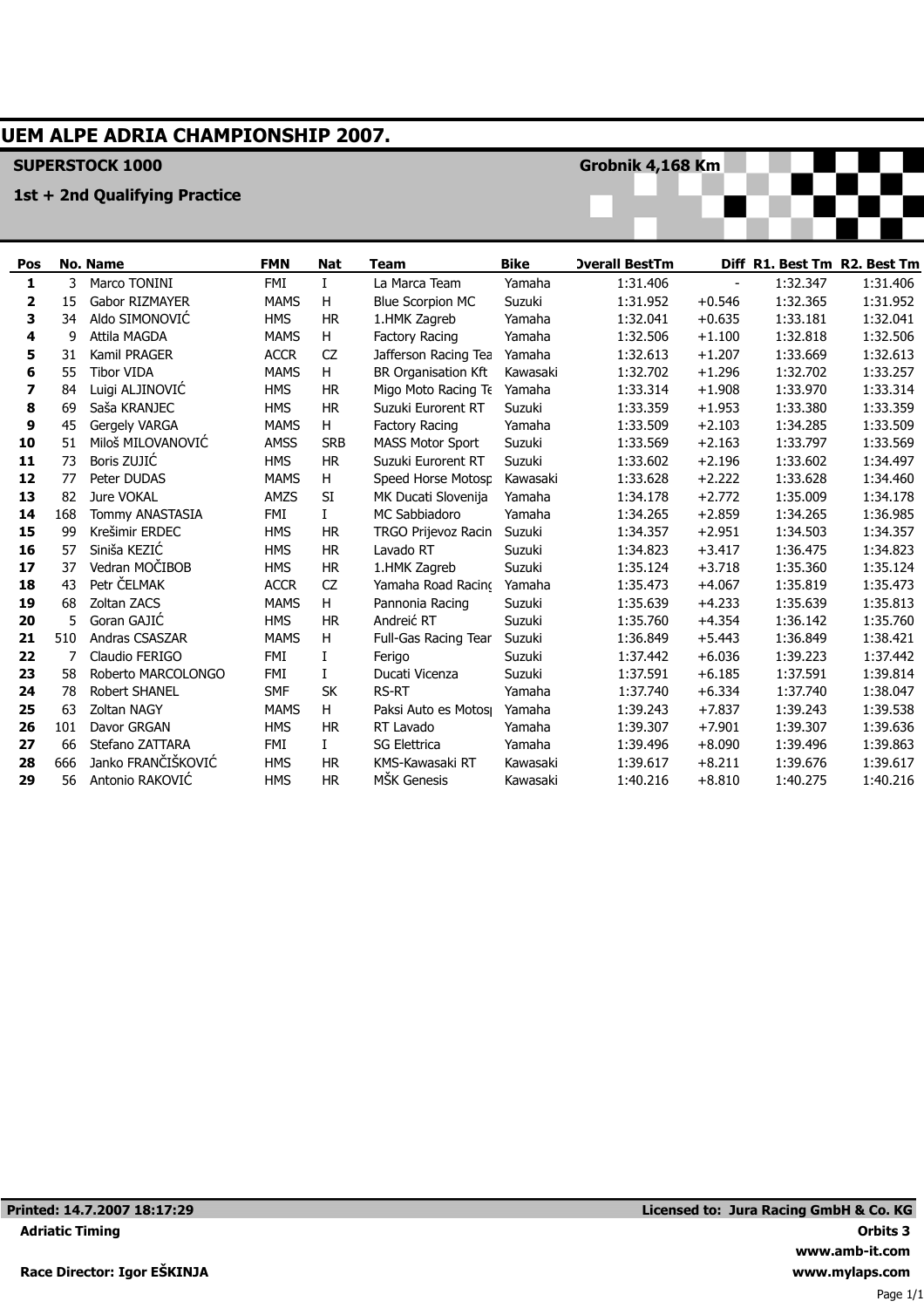## **UEM ALPE ADRIA CHAMPIONSHIP 2007.**

**SUPERSTOCK 1000**

**Race - Final Starting Grid**

**Race (11 Laps)**

# ,,,,,,,,,,,,,,,,,,,,,,,,,,,,,,,,

 **1 <sup>1</sup> [3] Marco TONINI [1:31.406] 1.**:32.506]<br> **1.**:32.506]<br> **1.:32.506]**<br> **1.:32.506]**<br> **1.:32.506] [31] Kamil PRAGER [1:32.613] 9 10 11 12 11 12 11 12 [45] Gergely VARGA [1:33.509] 13 14 15** [1:33.628] **16 113 14 15 16 16 16 [82] Jure VOKAL [1:34.178] [1:34.823] 5 <sup>17</sup> [37] Vedran MOČIBOB [1:35.124] 1:**35.760]<br> **1:35.760 1:35.760**<br> **24 1:35.760 23 [510] Andras CSASZAR [1:36.849] 25 25 26 27 28 28 28 28 [63] Zoltan NAGY [1:39.243] [1:39.617] 8 <sup>29</sup> [56] Antonio RAKOVIĆ**

**[1:40.216]**

**2 [15] Gabor RIZMAYER [1:31.952] 6 [55] Tibor VIDA [1:32.702] 10 [51] Miloš MILOVANOVIĆ [1:33.569] 14 [168] Tommy ANASTASIA [1:34.265] 18 [43] Petr ČELMAK [1:35.473] 22 [7] Claudio FERIGO [1:37.442] 26 [101] Davor GRGAN**

**[1:39.307]**

**3 [34] Aldo SIMONOVIĆ [1:32.041] 7 [84] Luigi ALJINOVIĆ [1:33.314] 11 [73] Boris ZUJIĆ [1:33.602] 15 [99] Krešimir ERDEC [1:34.357] 19 [68] Zoltan ZACS [1:35.639] 23 [58] Roberto MARCOLONGO [1:37.591] 27**

**Grobnik 4,168 Km 15.7.2007 13:35**

**[66] Stefano ZATTARA [1:39.496]**

**8 [69] Saša KRANJEC 12**

**4 [9] Attila MAGDA**

**[77] Peter DUDAS**

# **16**

**[57] Siniša KEZIĆ**

# **20**

**[5] Goran GAJIĆ**

#### **24**

**[78] Robert SHANEL**

### **28**

**[666] Janko FRANČIŠKOVIĆ**

Page 1/1